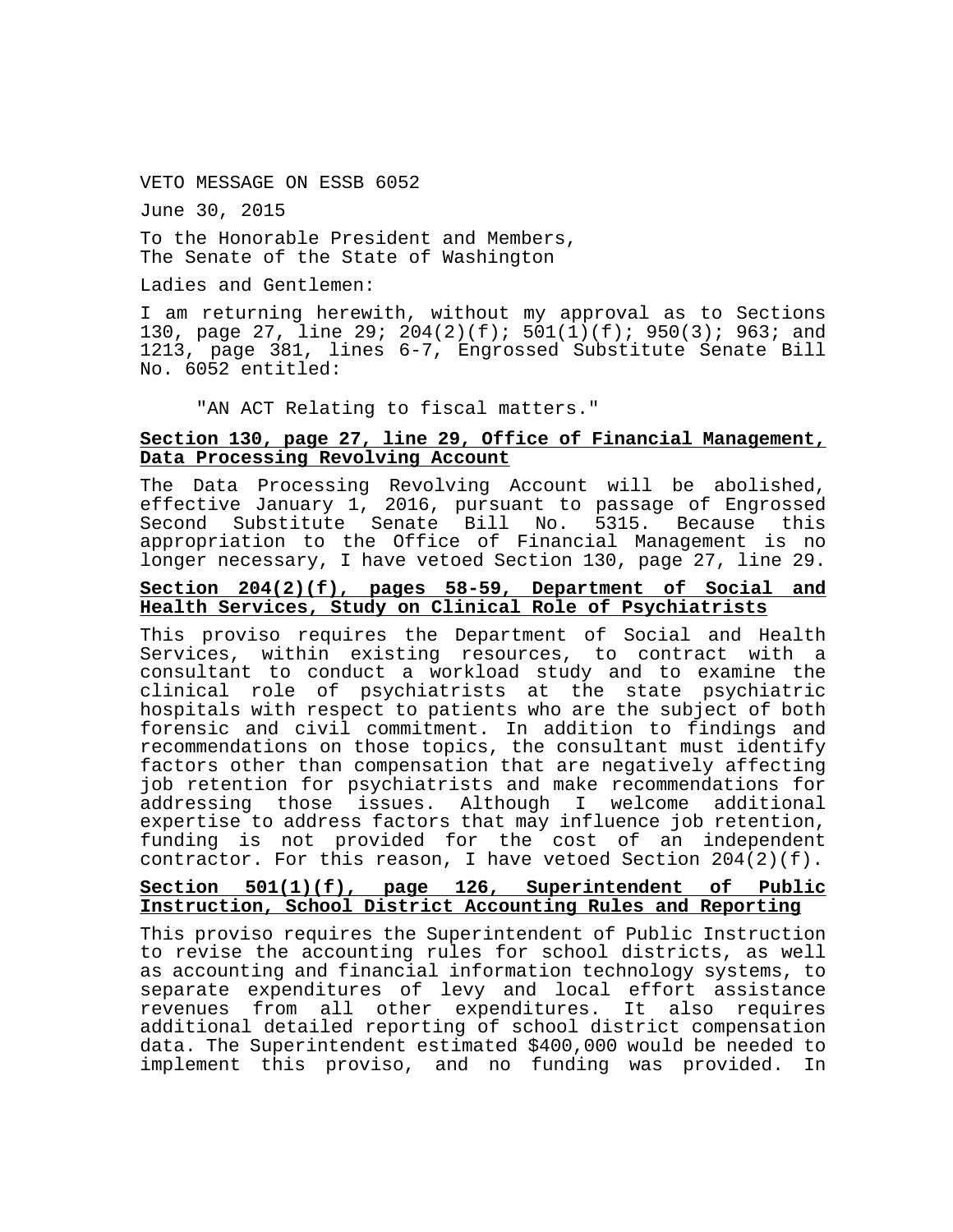addition, the new rules and systems must be in place by the 2016-17 school year, leaving no time for the Superintendent to test the system with pilot districts prior to implementation. For these reasons, I have vetoed Section  $501(1)(f)$ .

# **Section 950(3), page 257, Law Enforcement Officers' and Firefighters' Retirement System (LEOFF) Distribution in 2017**

I support funding for the Local Law Enforcement Officers' and Firefighters' Retirement System Benefits Improvement Account, and included funding for this account in my budget proposal. Rather than provide a General Fund--State appropriation to this account, the Legislature transferred money from the LEOFF retirement system pension fund to the benefits improvement account. While I am approving this one-time transfer, I am concerned that repeated transfers would undermine the stability of the pension fund and increase the cost of existing pension benefits for plan members, local governments, and the state of Washington. Because I believe that future funding for the benefits improvement account should be made through General Fund appropriations, as envisioned by the legislation that created that account, I am vetoing language that indicates legislative intent for future transfers from the pension fund. For this reason, I have vetoed Section 950(3).

### **Section 963, page 268, Life Sciences Discovery Fund**

The Life Sciences Discovery Fund Authority (LSDFA) provides valuable and innovative research that improves the health of all Washingtonians. I am disappointed the Legislature could not come to an agreement on providing some new funding for the LSDFA. I am concerned that Section 963 unduly restricts the awarding of grants with money currently in the Life Sciences Discovery Fund and abruptly ends the work of the LSDFA. This prohibition also restricts the LSDFA from using new revenue provided by marijuana research licenses pursuant to Senate Bill No. 5121. We must provide maximum flexibility for the LSDFA to carry out its mission and expend all remaining money in the Life Sciences Discovery Fund. For these reasons, I have vetoed Section 963.

### **Section 1213, page 381, lines 6-7, Health Care Authority, Savings Through Waiver Request**

The budget assumes that the Health Care Authority (HCA) can achieve General Fund--State savings in state fiscal year 2015 by, among several savings steps, seeking a waiver from the federal Centers for Medicare and Medicaid Services. This waiver would provide federal flexibility in the area of innovative reimbursement methods. The Centers for Medicare and Medicaid Services has indicated that it will not approve this waiver request, and therefore, the savings cannot be achieved. For this reason, I have vetoed Section 1213, page 381, lines